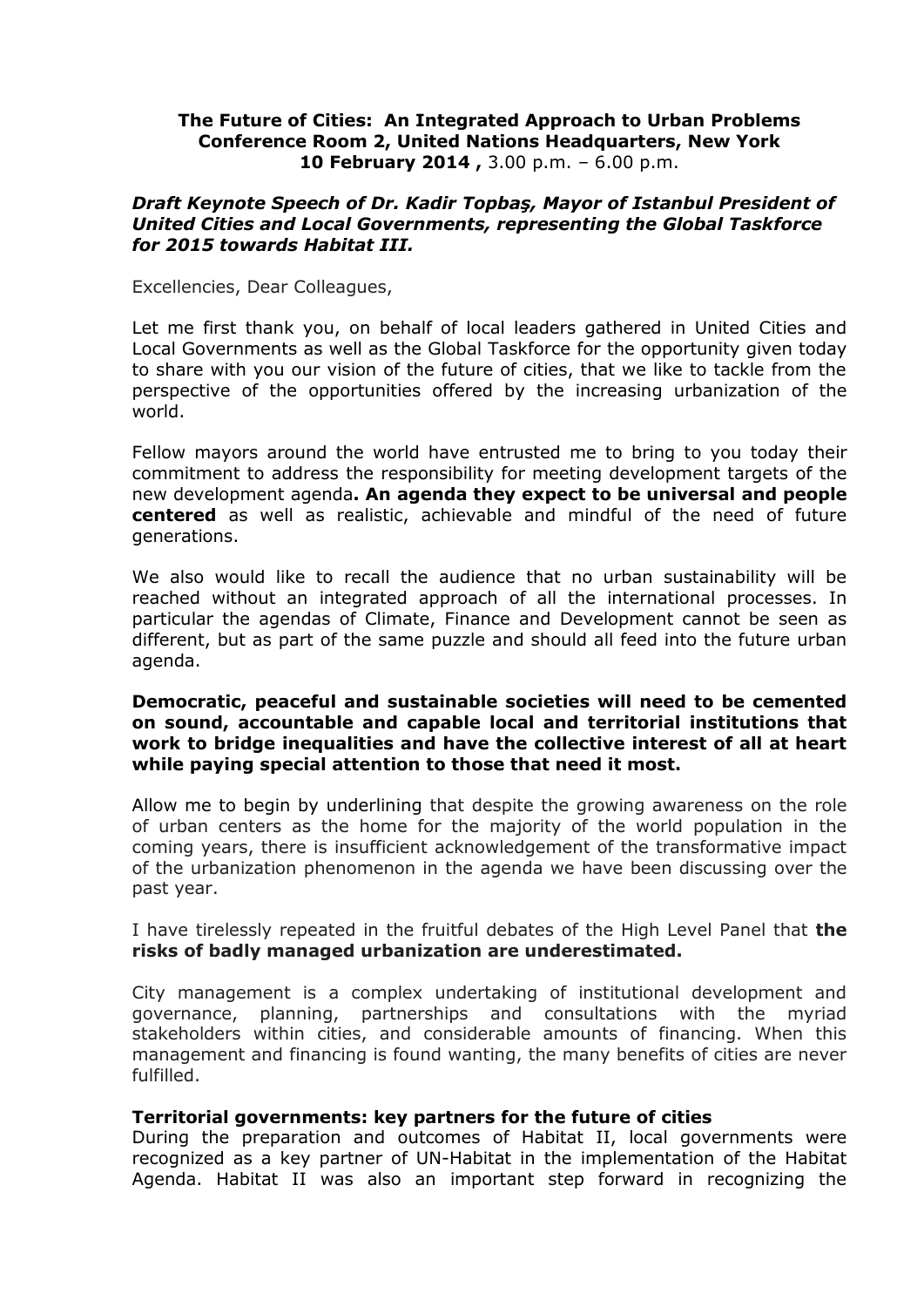relevance of the networks of local authorities and contributing towards greater collaboration among them.

Presently, the members of the Global Taskforce confirm their belief that a new, broad partnership must be erected, based on a common understanding of our shared humanity, mutual respect and mutual benefit. Mindful of the challenges that many parts of the world are facing with increased violence, in particular in the Middle East, we would like to call for far-reaching agreements based on universal commitments.

# **Transformative potential of urbanization**

The transformative potential of urbanization is being broadly acknowledged. This is also a time when we face unprecedented global challenges such as migration shifts and consumption patterns, which will need to be tackled at territorial level.

We need to strengthen local authorities' capacities to plan and manage city development in a strong partnership with national governments and local stakeholders. In many countries analysis of cities indicates that neither policy frameworks nor infrastructural investments have kept up with urban growth that lessons from city development are being ignored, and that as a result, cities are developing with problems ranging from increasing inequalities, lack of basic infrastructures to a degraded environment.

We need to draw a clear picture of the results, achievements and unfinished issues of the Habitat II Agenda, paying particular attention to the implementation of decentralization processes around the world, the state of access to basic services, the financing of sub-national authorities and infrastructures, and the development of territorial cohesion.

The full involvement of local and regional authorities as policy developers and not simply implementers will enable the creation of an inclusive and sustainable urban development in the future.

# **Key Policy Areas**

#### **Territorial cohesion**

We would like to emphasize the need for a territorial approach as being crucial to the New Urban Agenda, and stress how urbanization can contribute to national development. The territorial focus should take into account the rural-urban continuum as well as the important role of peripheral areas, intermediary cities and intermediary levels of governments. Local and Regional Governments will promote efficient and inclusive land-use planning as a mainspring for implementing sustainable urbanization.

#### **Local and multi-level governance**

Managing a rapidly urbanizing world will necessitate reinforcing local governance and improving collaboration between the different levels of government (national, regional, local). The promotion of public space policies, strategic urban and regional planning, and acknowledging the opportunities and challenges of metropolization and cohesion among territories will be instrumental. A clear division of responsibilities between the different levels of governance based on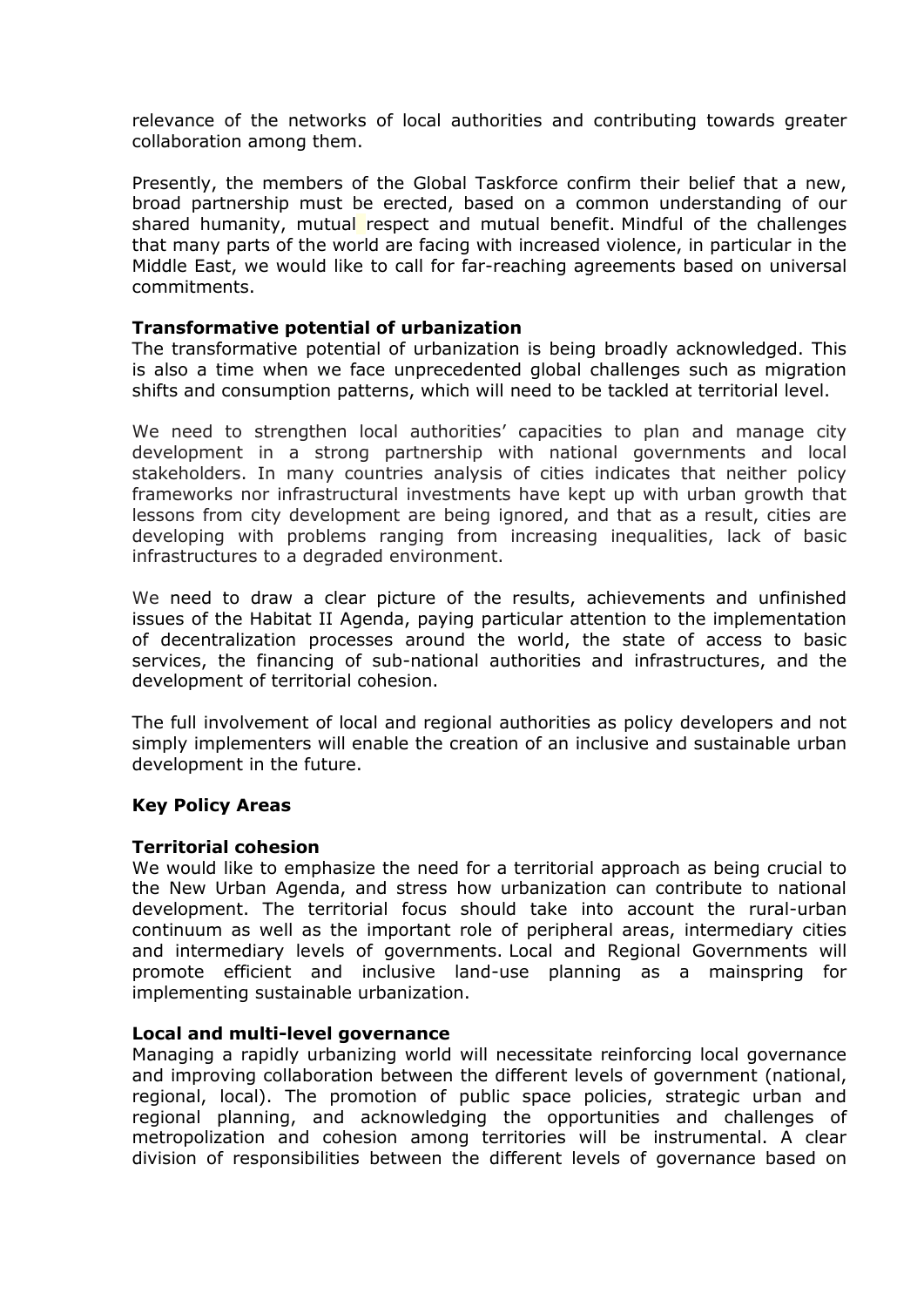self-government and the principle of subsidiarity will be of great importance to achieving a sound agenda.

# **Citizens at the center of governance**

Strengthening mechanisms to enable the genuine participation of the population in the co-production of public services and urban planning, the evaluation of public policies and decision-making, and in ensuring the accountability of governments at all levels and including e-solutions, will be essential. Increased accountability and innovative formats of governance will be a fundamental change that should be factored into the new urban agenda.

# **Culture as a driver and enabler of sustainable development**

Sustainable urban development needs to explicitly acknowledge the role of culture based on a people-centered society which needs to promote heritage, creativity, diversity and the transmission of knowledge.

#### **Innovation and local economic and social development**

The agenda will need to support the efforts of cities to develop an enabling environment for economic development, promoting local enterprises and cooperatives as engines of growth, as well as corporate social responsibilities, decent and inclusive job opportunities. it should be mindful of social cohesion addressing wealth concentration and growing urban inequalities, as reflected in the lack of affordable housing and gated communities with inadequate access to basic services and infrastructure.

Furthermore, Local and Regional Governments will need to see their capacities strengthened to be able to better integrate the informal sector's contribution to local development, define and implement local economic policies and design strategies to support local initiatives.

Decentralized cooperation, peer-to-peer learning and municipal international cooperation have been helping to enhance and build the capacity of local governments in the global south and should evolve towards a more structured and systematic approach.

#### **Addressing climate change and disaster risk and promoting resilience**

We must move away from the connection between development and higher living standards leading to increased fossil fuel use and environmental degradation. And promote a sustainable development mindful of the earth's capacity.

#### **Adequate financing at territorial Level**

As we have extensively explained this morning, there is widespread underinvestment in basic services and infrastructures in urban and rural areas and an increasing gap between the responsibilities transferred to local governments and their revenues. National and local governments need to join forces to mobilize domestic resources, and create an enabling environment for long-term investment. The localization of resources is instrumental and must be part of financial engineering and resource managing capabilities to foster the modernization of local administrations.

Finally, me and my peers around the world would like to stress the importance of a **successful, well resourced and significant Habitat III Conference** that will